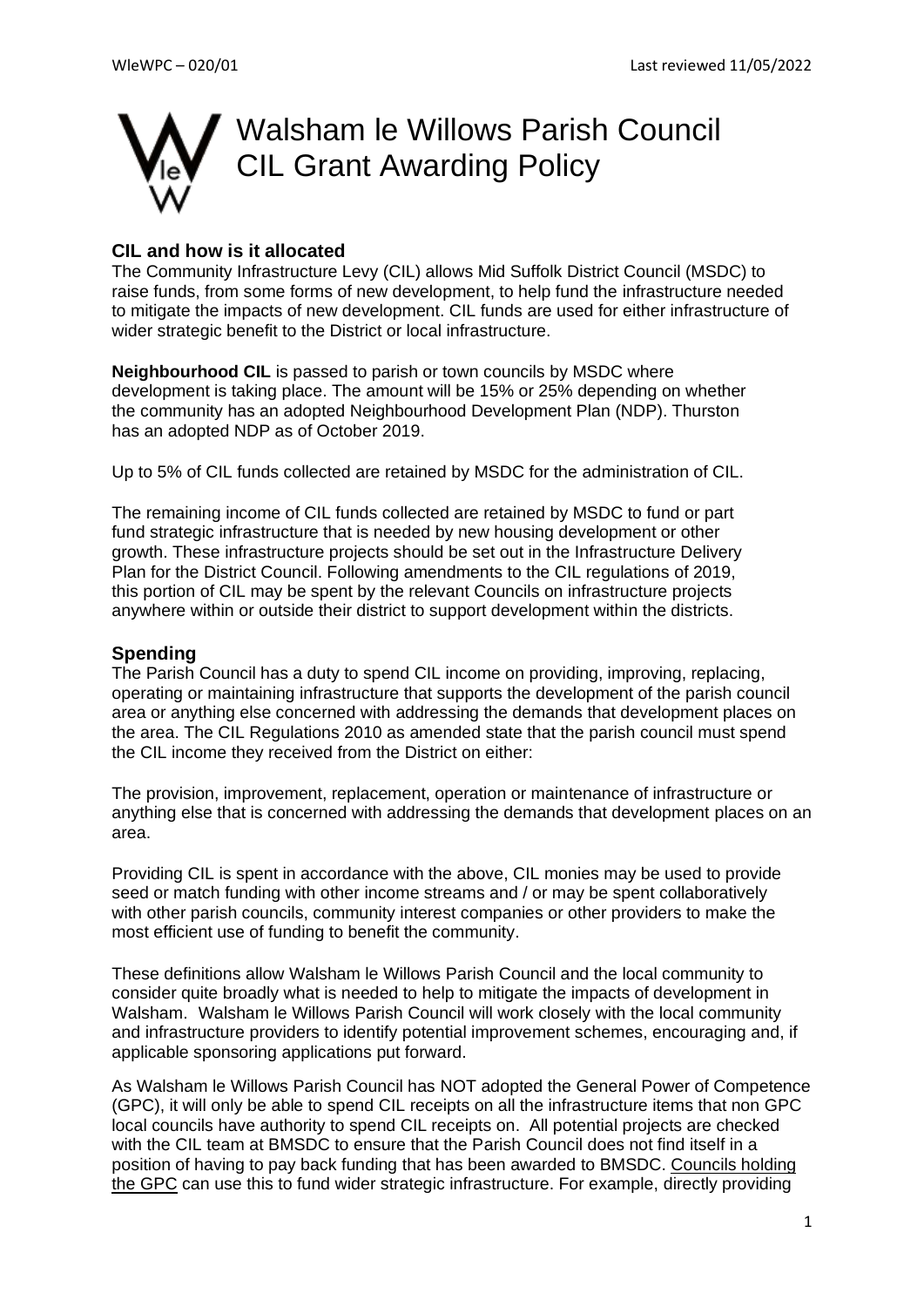new roads or new or extended school, libraries or doctors surgeries or providing affordable housing or village shops, gyms or cafés or funding or part funding a PCSO or a Community Warden etc. - so long as such expenditure can properly be said to relate to the provision, improvement, replacement, operation or maintenance of infrastructure or assists in addressing the demands that development places on the area.

Walsham le Willows Parish Council has a five-year period in which to spend CIL monies from the date received, thus funds may be accumulated to provide for major projects. All decisions involving the approval of CIL applications and disbursement of CIL payments must be made at meetings of the full Parish Council.

# **Eligible applicants**

Applications may be made either by:

a) Walsham le Willows Parish Council Committees.

b) External applications from "not-for-profit" organisations.

c) Applicants may include statutory infrastructure providers, state schools, community groups and registered charities.

d) Applications by membership organisations must be able to demonstrate a wider community benefit.

e) Given that CIL is public funding, any new or improved facilities should be accessible to a range of people within the community.

f) Applications must be received from the delivery organisation, rather than an individual.

## **Ineligible:**

The Parish Council will normally reject applications from:

a) Projects which improve or benefit privately owned land or property

b) Support for individuals or private business projects

c) Applications by "for profit" commercial organisations

d) From regional and national organisations unless it can be clearly demonstrated that the grant would be used specifically for the residents served by Walsham le Willows Parish **Council** 

e) From organisations with political affiliations or those established for the purpose of supporting a party-political agenda

f) Projects that have been completed prior to an application being submitted

g) Projects that are ongoing revenue costs for an existing project

h) Proposals for annual repair or maintenance

i) If an external organization has been granted CIL funds for a project it may not apply for further CIL funding, regardless of the project, until twelve months have elapsed since the previous award was granted.

Please note it may be determined that some projects are better funded through other funding sources.

## **Project proposals need to demonstrate:**

In addition to meeting the Government criteria for spend, the project should be able to show evidence of the following:

a) Addressing impacts created by new development

b) Wider community benefit: beyond just the benefits to the organisation submitting the application.

c) Deliverability: a clear delivery plan in place

d) Evidence of additional resources (people or money) available from partners to complement funding

## **Application amounts**

Applications can be made for full or part funding of a project. It is in the interests of